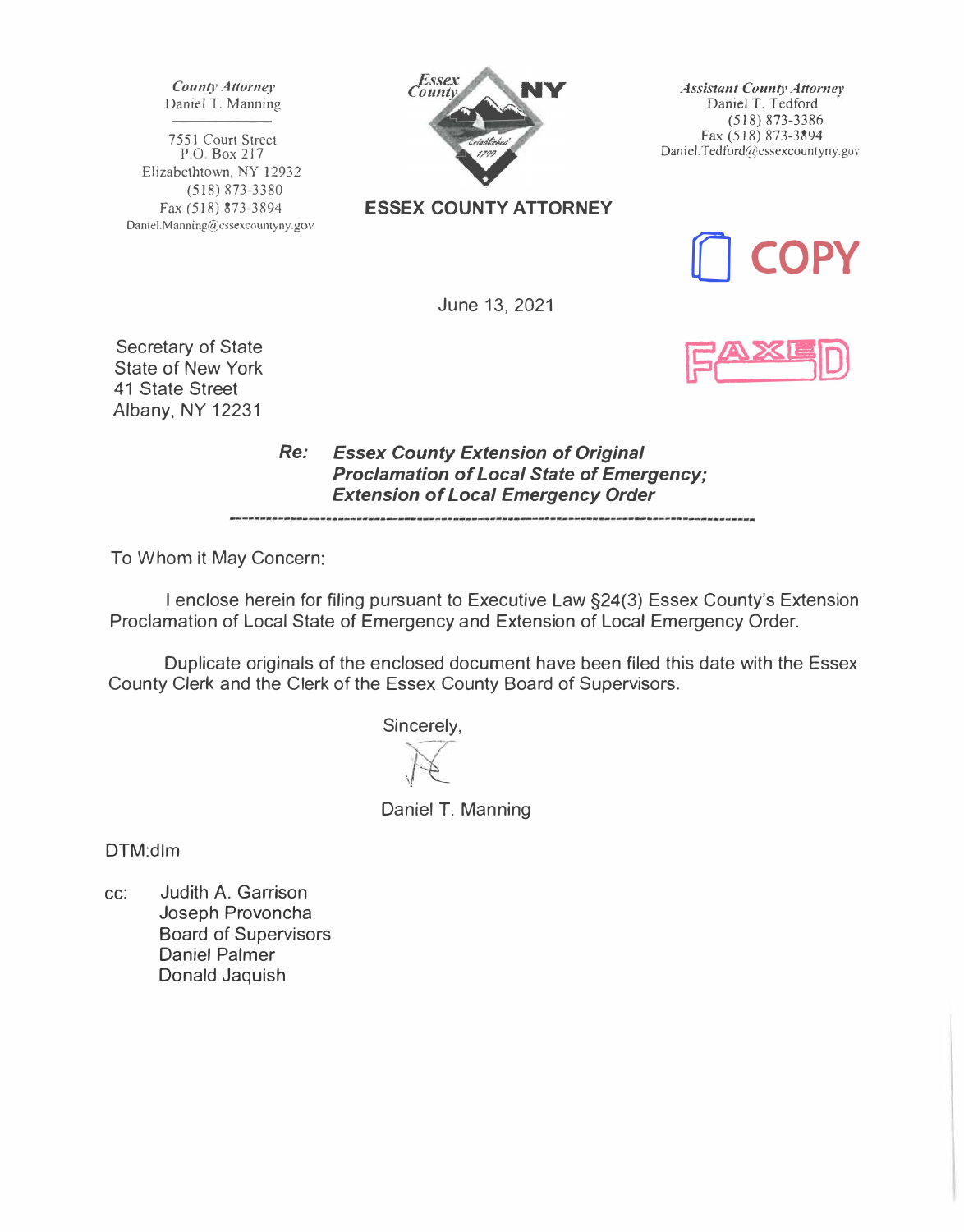## *EXTENSION NUMBER 15 OF ORIGINAL ESSEX COUNTY PROCLAMATION OF LOCAL STATE OF EMERGENCY*  **AND**  *EXTENSION NUMBER 92 OF LOCAL EMERGENCY ORDER*  **DATED MAY 29, 2021**

*WHEREAS,* the World Health Organization on January 30, 2020, designated the novel coronavirus, COVID-19, outbreak as a Public Health Emergency of international concern; and

**WHEREAS,** on January 31, 2020, United States Health and Human Services Secretary Alex M. Azar II declared a public health emergency for the entire Country to aid the nation's healthcare community in responding to COVID-19; and

*WHEREAS,* on March 7, 2020, Governor Andrew Cuomo, pursuant to Executive Order 202, declared a disaster emergency in the State of New York in response to COVID-19; and

**WHEREAS,** the travel related cases and community contact transmission of COVID-19 have been documented throughout New York State and, of particular concern Saratoga County, and more cases are expected throughout the State; and

*WHEREAS,* according to state officials it is only a matter of time when COVID-19 appears in Essex County and poses an existential threat to the health, welfare and wellbeing of our residents; and

**WHEREAS**, as the threat of this virus is imminent to the citizens and visitors of Essex County, it is necessary that Essex County be proactive and fully prepared to deal with its effects.

*PLEASE TAKE NOTICE,* that pursuant to New York Executive Law Article 2-8 and Section 24 thereof, and by reason of a disaster, catastrophe or similar public emergency within the territorial limits of *ESSEX COUNTY* which imperils public safety, health and welfare, namely the existence and spread of COVID-19 coronavirus, a *LOCAL STATE OF EMERGENCY* is hereby proclaimed and declared to exist in *ESSEX COUNTY* effective as of 9:00 a.m. on May 29, 2021. This state of emergency shall continue until revoked and the conditions hereinbelow set forth shall continue unless sooner terminated by a declaration that the state of emergency no longer exists or the state of emergency is extended.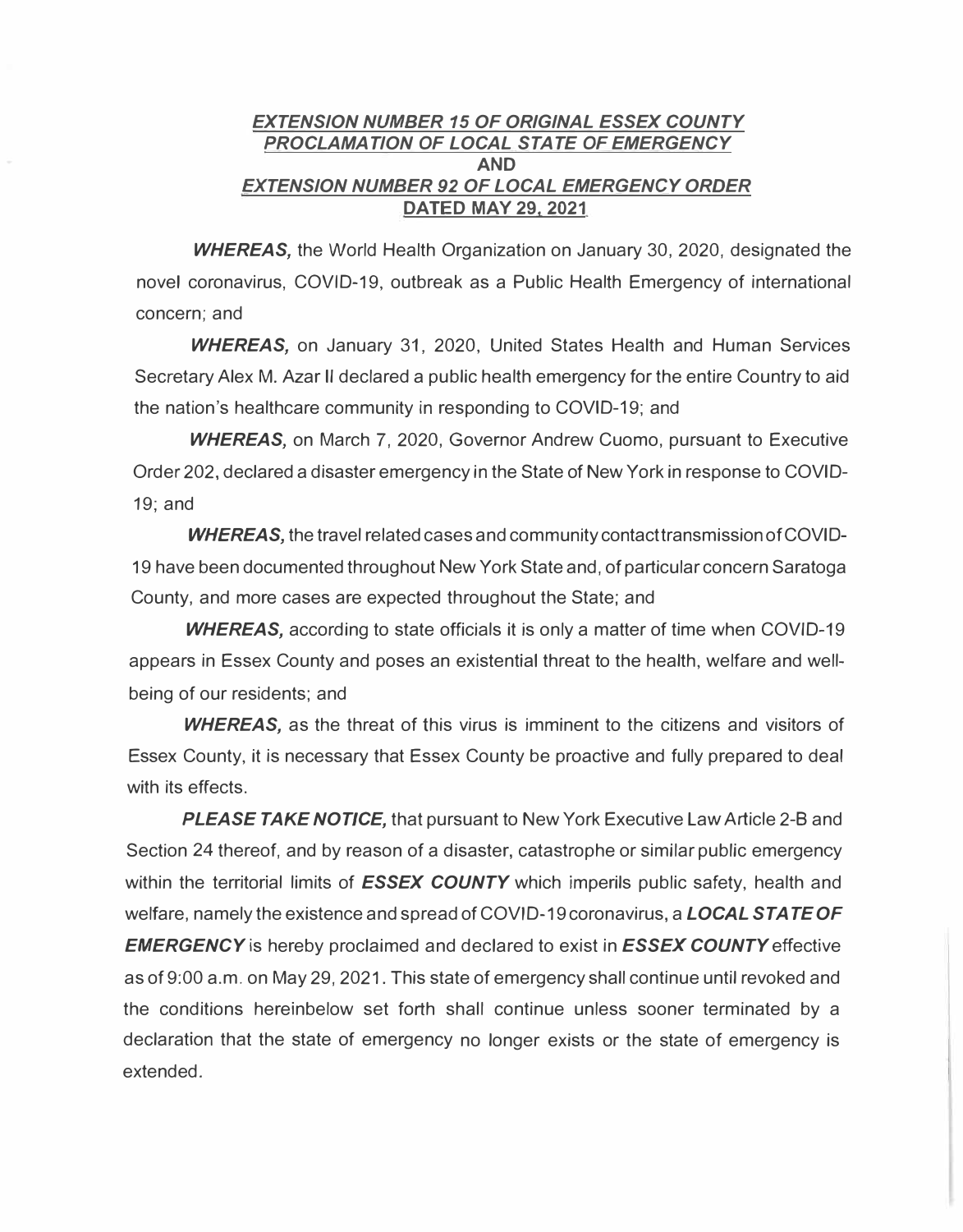## **EMERGENCY ORDERS**

*IT IS HEREBY ORDERED* that during the period of the state of emergency and in order to protect life and property and bring the emergency situation under control the following orders/conditions shall be in full force and effect:

From **June 13, 2021 to June 18, 2021.** These Orders shall continue for five (5) days unless continued or rescinded.

- 1 . All necessary agencies and departments shall take appropriate action to contain, prepare for, respond to and recover from this County emergency; to protect County and local property; to assist local government and individuals; and to provide such other assistance as it is necessary to protect public health, welfare, and safety without County Board approval provided authorization is granted by the County Chairman or County Manager.
- 2. Adherence to the Essex County Procurement Policy as they relate to purchasing and procurement is hereby suspended to the extent necessary to add additional work, sites and time to contracts, or to award emergency contracts, including but not limited to, emergency contracts for leases for relocation and support of County operations; emergency contracts for professional services; emergency contracts for commodities, services and technology; emergency contracts for purchases of commodities, services and technology through any federal programs or other state, regional, local, multi-jurisdictional, or cooperative contracts; required to ameliorate and remedy this emergency situation. In these instances competitive bidding, or proposals shall not be required and emergency purchases are authorized in the discretion of the County Chairman, County Manager or County Purchasing Agent.
- 3. Authorizing the Essex County Chairman or County Manager to execute any and all emergency contracts for these necessary services as hereinabove delineated without the necessity of procurement.
- 4. Authorization of emergency contracts for food, supplies and equipment and manpower, and all other essential resources in addition to testing supplies and equipment, without following the standard notice and procurement processes.